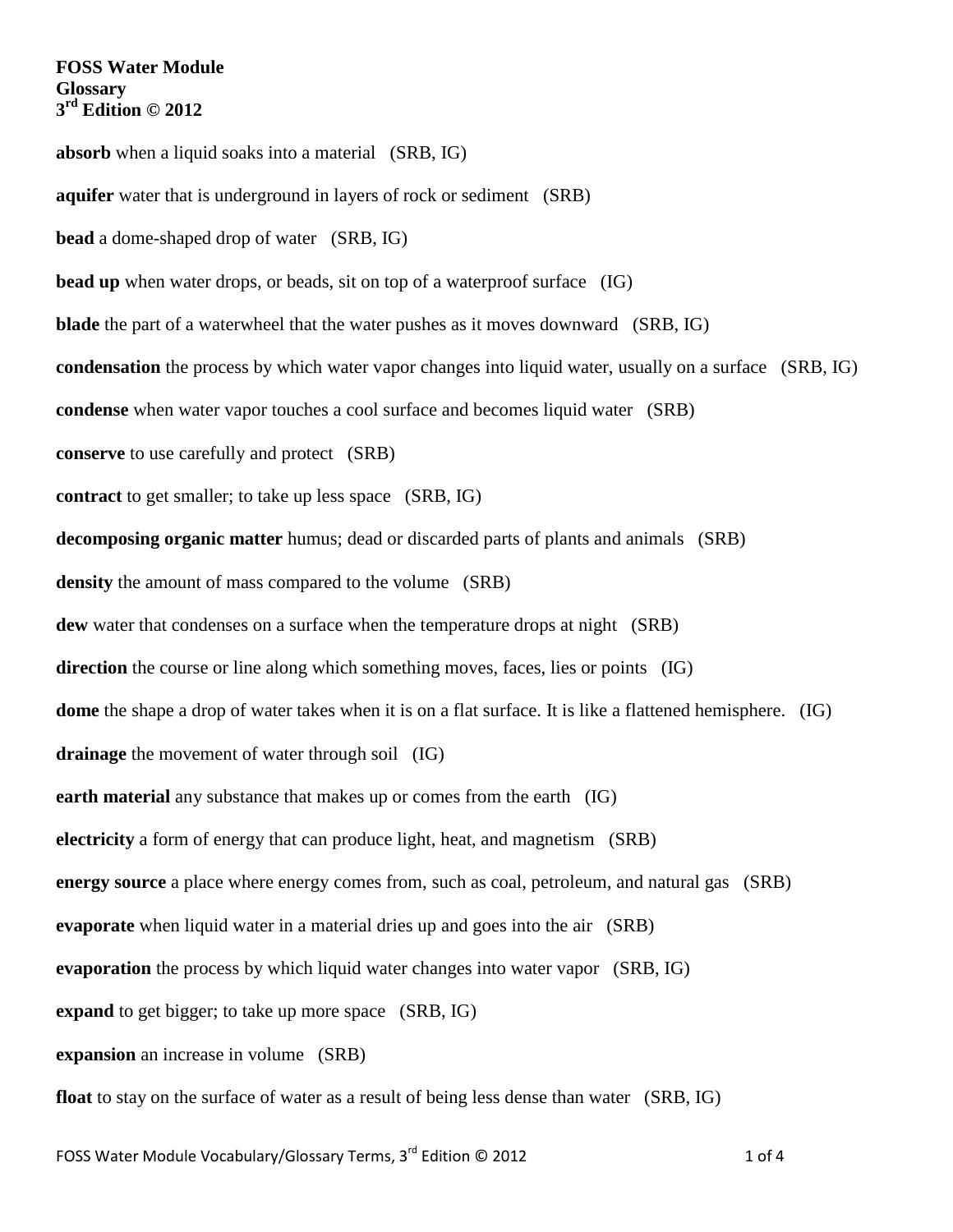**force** strength or power exerted on an object (SRB)

**fossil fuel** a fuel extracted from Earth, such as petroleum, natural gas, or coal (SRB)

**freeze** to change from a liquid to a solid state as a result of cooling (SRB, IG)

**fresh water** water that is in lakes, rivers, ground water, soil, and the atmosphere (SRB)

**gas** a state of matter with no definite shape or volume; usually invisible (SRB, IG)

**glacier** a large mass of ice moving slowly over land (SRB)

**gravel** rocks that are smaller than pebbles and drain water quickly (IG)

**gravity** the natural force that pulls objects toward each other. On Earth, all objects are pulled toward the center of Earth. (SRB, IG)

**humus** bits of dead plant and animal parts in the soil (SRB, IG)

**hurricane** a severe tropical storm that produces high winds (SRB)

**ice** the solid state of water (SRB)

**iceberg** a large mass of ice that has broken from a glacier and floats in the ocean (SRB)

**less dense** when an object floats in water, it is less dense than water (IG)

**liquid** a state of matter with no definite shape but a definite volume (SRB, IG)

**mass** the amount of material in something (SRB, IG)

**matter** anything that has mass (SRB)

**melt** to change from a solid to a liquid state as a result of warming (SRB, IG)

**mixture** two or more substances together (SRB)

**more dense** when an object has more mass for its size than another object. When an object sinks in water, it is denser than water. (SRB, IG)

**move** to change place or direction; to put in motion (IG)

**natural material** any material that makes up or comes from the earth; earth material (IG)

**natural resource** a material such as soil or water that comes from the natural environment (SRB, IG)

**nonrenewable resource** a natural resource that cannot be replaced if it is used up. Coal, petroleum, and natural gas are nonrenewable resources. (SRB, IG)

**perpetual renewable resource** a renewable resource that lasts forever (SRB)

FOSS Water Module Vocabulary/Glossary Terms, 3<sup>rd</sup> Edition © 2012 2 2 2 2 2 2 2 2 2 2 1 A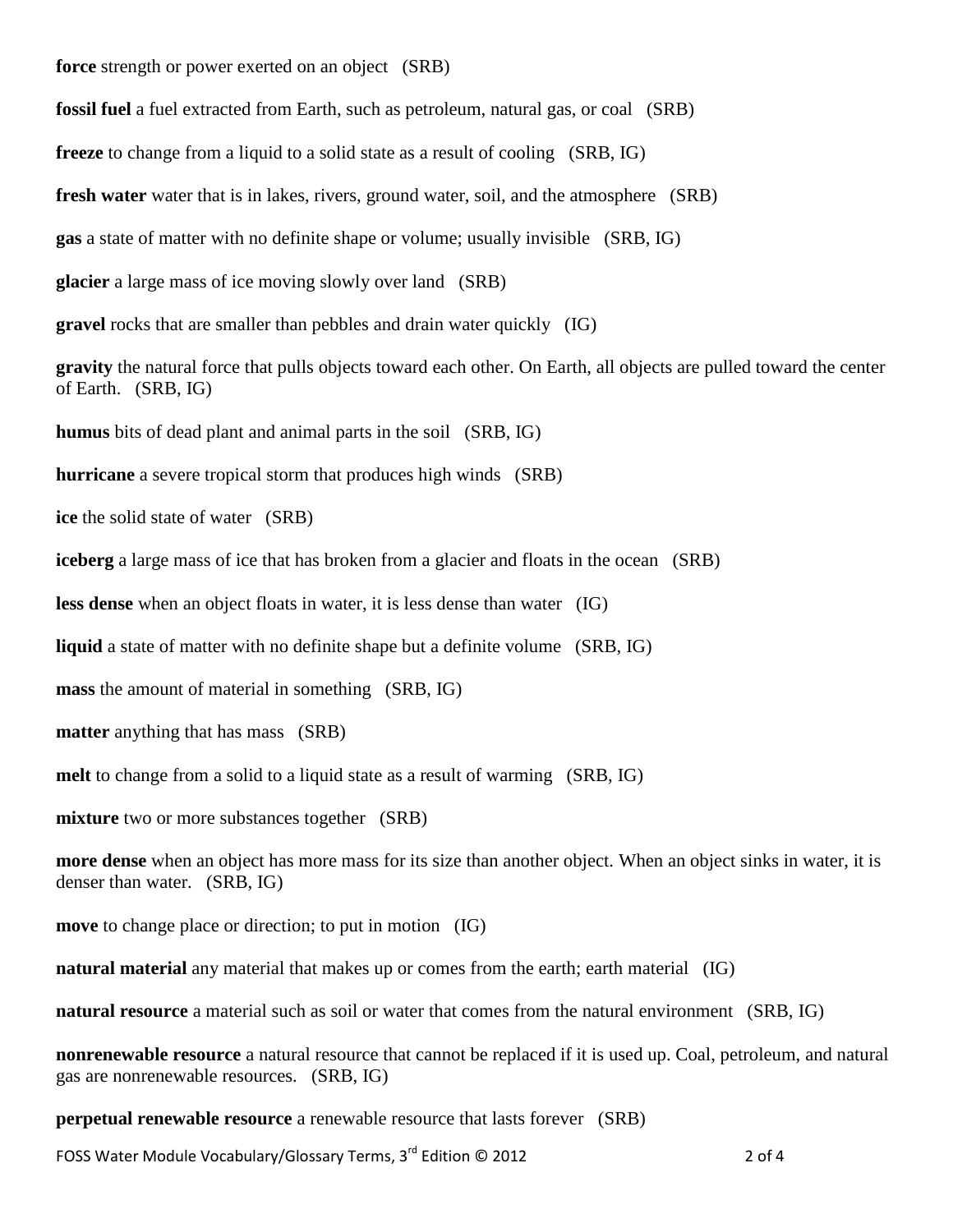**precipitation** rain, snow, sleet, or hail that falls to the ground (SRB)

**property** something that you can observe about an object or a material. Size, color, shape, texture, and smell are properties. (SRB)

**relationship** a connection or association (IG)

**renewable resource** a natural resource that can replace or replenish itself naturally over time. Air, plants, water, and animals are renewable resources. (SRB, IG)

**repel** when a liquid does not soak into a material (IG)

**reservoir** a place where water is collected and stored (SRB)

**retain** to hold or continue to hold (SRB, IG)

**runoff** rain that does not evaporate or soak into the ground (SRB)

**salt water** ocean water (SRB)

**shaft** the part of a waterwheel that the blades turn (SRB, IG)

**sink** to go under water as a result of being denser than water (SRB, IG)

**slope** a slanted or tilted surface (SRB, IG)

**soak** to be absorbed or move into another material (SRB)

**soil** a mixture of humus, sand, silt, clay, gravel, or pebbles (SRB, IG)

**solar radiation** light from the Sun (SRB)

**solid** a state of matter that has a definite shape and volume (SRB, IG)

**state** a kind or form of matter. The three common states of matter are solid, liquid, and gas. (IG)

**storm surge** when water piles up along a coast, rushing toward land faster than it can return to sea (SRB)

**surface** the outside of an object (IG)

**surface area** the area of liquid exposed to or touching the air (SRB, IG)

**surface tension** the skinlike surface on water (and other liquids) that pulls it together into the smallest possible volume (SRB, IG)

**temperature** a description of how hot or cold something is (IG)

**texture** the feel or general appearance of an object or a material (SRB)